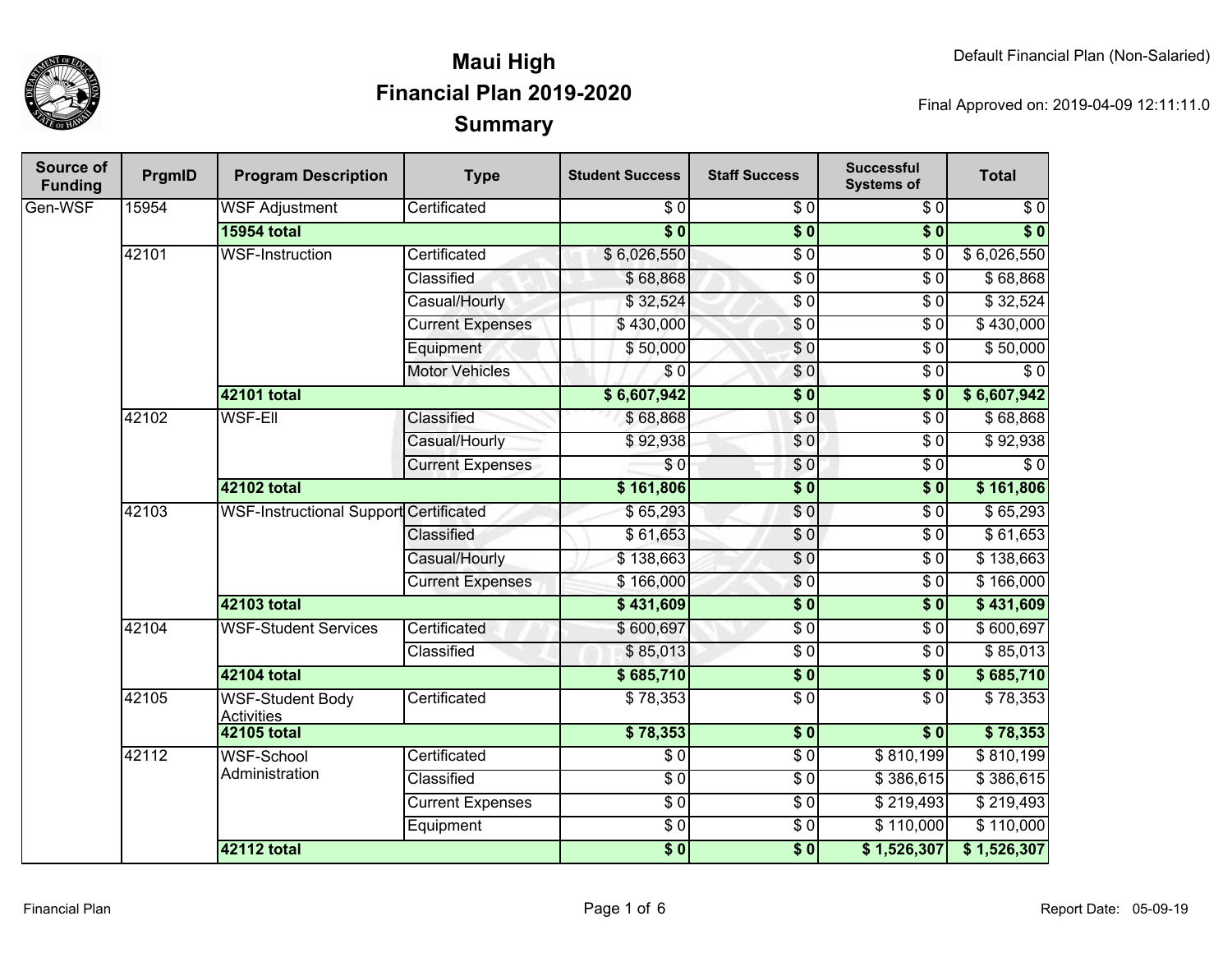

| Source of<br><b>Funding</b> | PrgmID  | <b>Program Description</b>                      | <b>Type</b>             | <b>Student Success</b> | <b>Staff Success</b> | <b>Successful</b><br><b>Systems of</b> | <b>Total</b>               |
|-----------------------------|---------|-------------------------------------------------|-------------------------|------------------------|----------------------|----------------------------------------|----------------------------|
| Gen-WSF                     | 42113   | <b>WSF-School Facility</b>                      | Classified              | \$0                    | \$0                  | \$693,633                              | \$693,633                  |
|                             |         | Services                                        | Casual/Hourly           | $\overline{0}$         | $\overline{50}$      | \$54,540                               | \$54,540                   |
|                             |         |                                                 | <b>Current Expenses</b> | $\overline{\$0}$       | $\overline{S}0$      | \$62,000                               | \$62,000                   |
|                             |         |                                                 | Equipment               | \$0                    | $\overline{\$0}$     | \$0                                    | $\overline{\$0}$           |
|                             |         | <b>42113 total</b>                              |                         | $\overline{\$0}$       | $\overline{\$0}$     | \$810,173                              | \$810,173                  |
|                             | Gen-WSF |                                                 |                         | \$7,965,420            | $\overline{\$0}$     |                                        | $$2,336,480$ $$10,301,900$ |
| Gen-Categ                   | 15849   | Gen Fund Voc & Applied                          | Certificated            | \$130,586              | $\sqrt{0}$           | $\overline{\$0}$                       | \$130,586                  |
|                             |         | Technology                                      | Casual/Hourly           | \$0                    | $\overline{S}0$      | $\overline{30}$                        | $\overline{30}$            |
|                             |         |                                                 | <b>Current Expenses</b> | \$0                    | \$0                  | $\overline{\$0}$                       | $\overline{30}$            |
|                             |         |                                                 | Equipment               | \$0                    | $\overline{S}0$      | $\overline{30}$                        | $\overline{60}$            |
|                             |         | <b>15849 total</b>                              |                         | \$130,586              | $\overline{\$0}$     | $\overline{\$0}$                       | \$130,586                  |
|                             | 16770   | Learning Centers                                | Certificated            | \$32,647               | \$0                  | $\sqrt{6}$                             | \$32,647                   |
|                             |         |                                                 | Casual/Hourly           | \$0                    | $\overline{\$0}$     | $\overline{30}$                        | $\overline{\$0}$           |
|                             |         |                                                 | <b>Current Expenses</b> | \$0                    | $\overline{S}$       | $\sqrt{6}$                             | $\overline{\$0}$           |
|                             |         |                                                 | Equipment               | \$0                    | $\sqrt{6}$           | $\overline{30}$                        | $\overline{60}$            |
|                             |         | <b>16770 total</b>                              |                         | \$32,647               | $\overline{\$0}$     | $\overline{\$0}$                       | \$32,647                   |
|                             | 17131   | <b>Special Education in</b>                     | Certificated            | \$1,958,790            | \$0                  | $\sqrt{6}$                             | \$1,958,790                |
|                             |         | Regular Schools                                 | Classified              | \$791,982              | $\overline{S}0$      | $\overline{30}$                        | \$791,982                  |
|                             |         | <b>17131 total</b>                              |                         | \$2,750,772            | $\overline{\$0}$     | $\overline{\$0}$                       | \$2,750,772                |
|                             | 17229   | Voc Rehab - Work Study<br><b>Contract W/DHS</b> | <b>Current Expenses</b> | \$0                    | $\overline{\$0}$     | $\overline{\$0}$                       | $\overline{S}$             |
|                             |         | <b>17229 total</b>                              |                         | $\overline{\$0}$       | $\overline{\$0}$     | $\overline{\$0}$                       | $\overline{\$0}$           |
|                             | 18864   | <b>Alternative Programs</b>                     | Certificated            | \$65,293               | $\overline{\$0}$     | $\overline{\$0}$                       | \$65,293                   |
|                             |         |                                                 | Classified              | \$17,217               | $\overline{\$0}$     | $\overline{\$0}$                       | \$17,217                   |
|                             |         | <b>18864 total</b>                              |                         | \$82,510               | $\overline{\$0}$     | $\overline{\$}0$                       | \$82,510                   |
|                             | 27000   | Athletics-Transportation                        | <b>Current Expenses</b> | $\overline{\$0}$       | $\overline{\$0}$     | $\overline{\$0}$                       | $\overline{\$0}$           |
|                             |         | <b>27000 total</b>                              |                         | $\overline{\$0}$       | $\overline{\$0}$     | $\overline{\$}0$                       | $\sqrt{6}$                 |
|                             | 27100   | Athletics-Salary                                | Casual/Hourly           | $\overline{\$0}$       | $\overline{\$0}$     | $\overline{\$0}$                       | $\overline{30}$            |
|                             |         | <b>27100 total</b>                              |                         | $\frac{1}{6}$          | s <sub>0</sub>       | $\overline{\$0}$                       | $\overline{\$0}$           |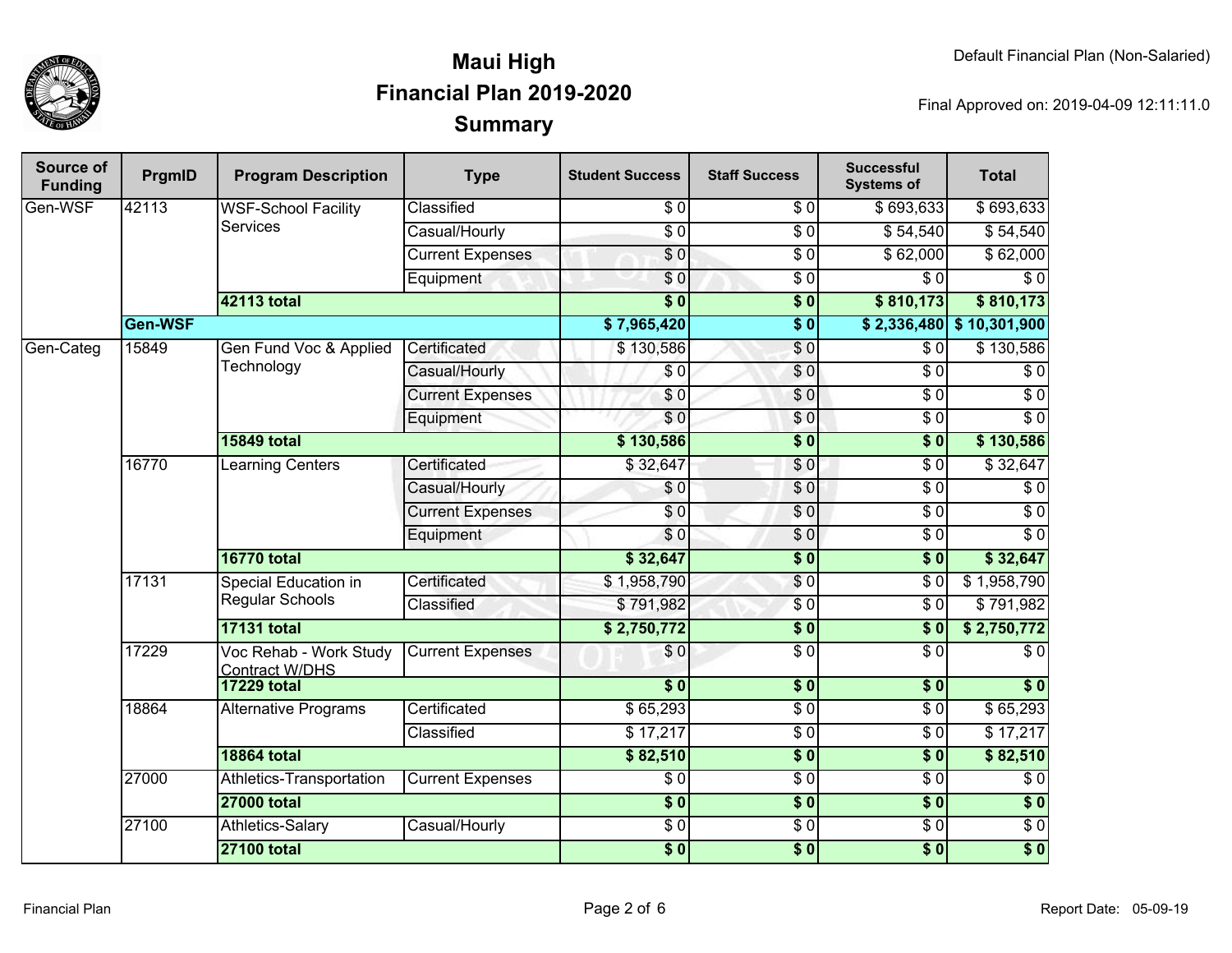

| Source of<br><b>Funding</b> | PrgmID           | <b>Program Description</b>                       | <b>Type</b>             | <b>Student Success</b>     | <b>Staff Success</b> | <b>Successful</b><br><b>Systems of</b> | <b>Total</b>     |
|-----------------------------|------------------|--------------------------------------------------|-------------------------|----------------------------|----------------------|----------------------------------------|------------------|
| Gen-Categ                   | 27300            | <b>Athletics-Gender Equity</b>                   | Casual/Hourly           | \$0                        | \$0                  | \$0                                    | $\sqrt{6}$       |
|                             |                  |                                                  | <b>Current Expenses</b> | $\overline{50}$            | $\overline{50}$      | $\overline{S}0$                        | $\overline{\$0}$ |
|                             |                  | <b>27300 total</b>                               |                         | $\overline{\$}0$           | $\overline{\$0}$     | $\overline{\$0}$                       | $\overline{\$0}$ |
|                             | 27400            | Athletics-Supplies & Equip Current Expenses      |                         | $\sqrt{6}$                 | $\overline{30}$      | $\overline{\$0}$                       | $\overline{60}$  |
|                             |                  |                                                  | Equipment               | \$0                        | $\overline{30}$      | $\overline{\$0}$                       | $\overline{\$0}$ |
|                             |                  | <b>27400 total</b>                               |                         | $\overline{\$0}$           | $\overline{\$0}$     | $\overline{\$0}$                       | $\overline{\$0}$ |
|                             | 27480            | <b>Athletic Trainers</b>                         | <b>Classified</b>       | \$120,534                  | $\sqrt{6}$           | $\overline{\$0}$                       | \$120,534        |
|                             |                  |                                                  | <b>Current Expenses</b> | \$0                        | $\overline{\$0}$     | $\overline{\$0}$                       | $\overline{\$0}$ |
|                             |                  | <b>27480 total</b>                               |                         | \$120,534                  | $\overline{\$0}$     | $\overline{\$0}$                       | \$120,534        |
|                             | <b>Gen-Categ</b> |                                                  |                         | \$3,117,049                | $\overline{\$0}$     | $\overline{\$0}$                       | \$3,117,049      |
| Federal                     | 13013            | <b>Teen Parent Child Care</b><br>Center-DHS FY18 | Casual/Hourly           | \$0                        | $\overline{S}0$      | $\sqrt{6}$                             | $\overline{\$0}$ |
|                             |                  | <b>13013 total</b>                               |                         | $\overline{\$0}$           | \$0                  | \$0                                    | $\sqrt{6}$       |
|                             | 16159            | Essa Math & Science<br>Partnership FY17          | Casual/Hourly           | $\overline{\$0}$           | $\overline{\$0}$     | $\overline{\$0}$                       | $\overline{\$0}$ |
|                             |                  | <b>16159 total</b>                               |                         | $\overline{\$0}$           | $\sqrt{6}$           | \$0                                    | \$0              |
|                             | 18085            | Essa Title III Language<br>Instruction           | Casual/Hourly           | $\overline{50}$            | $\overline{\$0}$     | $\overline{S}0$                        | $\sqrt{6}$       |
|                             |                  | <b>18085 total</b>                               |                         | $\overline{\$0}$           | $\overline{\$0}$     | $\overline{\$0}$                       | $\overline{\$0}$ |
|                             | 19979            | Impact Aid-Support to<br>Schools                 | <b>Current Expenses</b> | \$0                        | $\overline{S}0$      | $\overline{S}0$                        | $\overline{\$0}$ |
|                             |                  | <b>19979 total</b>                               |                         | $\overline{\$0}$           | $\overline{\$0}$     | $\overline{\$0}$                       | $\overline{\$0}$ |
|                             | 20659            | Essa Title IIa Prof Dev-<br><b>OCISS</b>         | Casual/Hourly           | $\overline{S}0$            | $\overline{\$0}$     | $\overline{\$0}$                       | $\overline{\$0}$ |
|                             |                  | <b>20659 total</b>                               |                         | $\overline{\$0}$           | $\overline{\$0}$     | $\overline{\$0}$                       | \$0              |
|                             | 20697            | Essa Title IIa Prof Dev                          | Casual/Hourly           | $\overline{30}$            | $\sqrt{6}$           | $\sqrt{6}$                             | $\sqrt{6}$       |
|                             |                  | <b>20697 total</b>                               |                         | $\overline{\$0}$           | $\overline{\$0}$     | $\overline{\$0}$                       | \$0              |
|                             | 20698            | Essa Title IIa Support<br>New Tchr & Prin        | Casual/Hourly           | $\overline{S}0$            | $\overline{60}$      | $\sqrt{6}$                             | $\sqrt{6}$       |
|                             |                  | <b>20698 total</b>                               |                         | $\overline{\$0}$           | $\overline{\$0}$     | $\overline{\$0}$                       | $\overline{\$0}$ |
|                             | 35913            | <b>Sch Prgm Food Services</b>                    | Classified              | $\overline{50}$            | $\overline{50}$      | $\overline{30}$                        | $\overline{60}$  |
|                             |                  |                                                  | Casual/Hourly           | $\overline{60}$            | $\overline{\$0}$     | $\overline{S}0$                        | $\overline{\$0}$ |
|                             |                  | <b>35913 total</b>                               |                         | $\overline{\phantom{0}50}$ | $\overline{\$0}$     | $\overline{\$0}$                       | $\overline{\$0}$ |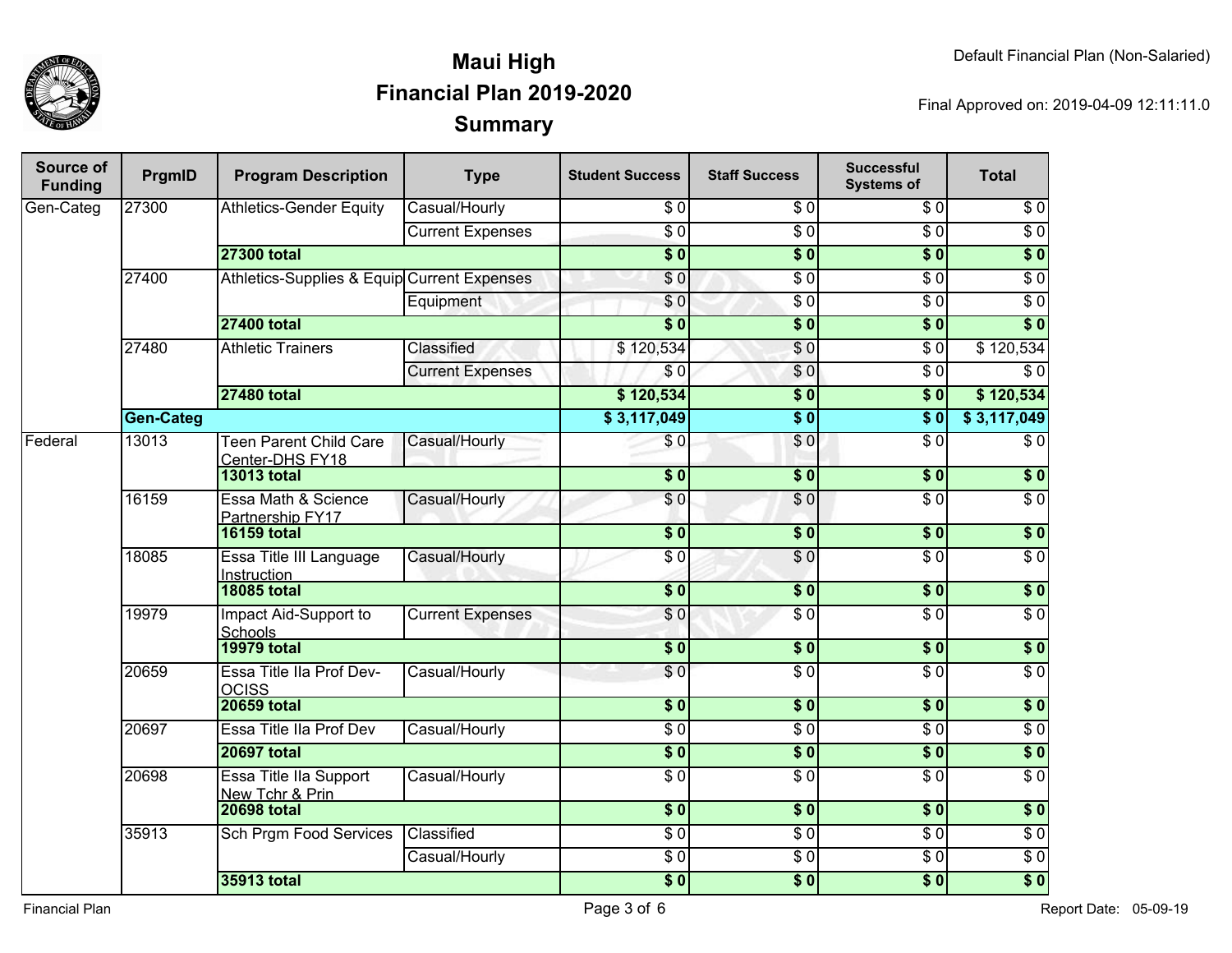

| Source of<br><b>Funding</b> | PrgmID          | <b>Program Description</b>                    | <b>Type</b>             | <b>Student Success</b>     | <b>Staff Success</b> | <b>Successful</b><br><b>Systems of</b> | <b>Total</b>     |
|-----------------------------|-----------------|-----------------------------------------------|-------------------------|----------------------------|----------------------|----------------------------------------|------------------|
| Federal                     | 52001           | <b>ESEA Title I-Homeless</b>                  | <b>Current Expenses</b> | \$0                        | \$0                  | $\overline{\$0}$                       | $\sqrt{6}$       |
|                             |                 | Children                                      | Equipment               | $\sqrt{6}$                 | $\overline{S}0$      | $\overline{\$0}$                       | $\overline{\$0}$ |
|                             |                 | <b>52001 total</b>                            |                         | $\overline{\$0}$           | $\overline{\$0}$     | $\overline{\$0}$                       | $\overline{\$0}$ |
|                             | Federal         |                                               |                         | $\overline{\phantom{0}50}$ | $\overline{\$0}$     | $\overline{\$0}$                       | $\overline{\$0}$ |
| Gen-Cent                    | 25220           | <b>School Transformation</b>                  | <b>Current Expenses</b> | \$0                        | $\overline{S}0$      | $\overline{30}$                        | $\overline{30}$  |
|                             |                 |                                               | Equipment               | $\frac{6}{3}$              | $\sqrt{6}$           | $\sqrt{6}$                             | $\overline{30}$  |
|                             |                 | <b>25220 total</b>                            |                         | $\overline{\$0}$           | $\overline{\$0}$     | $\overline{\$0}$                       | $\overline{\$0}$ |
|                             | 35163           | <b>Food Services-General</b>                  | Classified              | $\overline{\$0}$           | \$0                  | $\overline{\$0}$                       | $\overline{60}$  |
|                             |                 | Fund                                          | Casual/Hourly           | \$0                        | \$0                  | $\overline{\$0}$                       | $\overline{60}$  |
|                             |                 | 35163 total                                   |                         | $\overline{\phantom{0}50}$ | $\overline{\$0}$     | $\overline{\$0}$                       | $\overline{\$0}$ |
|                             | <b>Gen-Cent</b> |                                               |                         | $\overline{\phantom{0}3}$  | $\overline{\$0}$     | $\overline{\$0}$                       | $\overline{\$0}$ |
| Special                     | 15109           | Reimb for Lost Curricular<br><b>Materials</b> | <b>Current Expenses</b> | $\overline{\$0}$           | \$0                  | $\overline{30}$                        | $\overline{30}$  |
|                             |                 |                                               | Equipment               | \$0                        | $\overline{\$0}$     | $\sqrt{6}$                             | $\sqrt{6}$       |
|                             |                 | <b>15109 total</b>                            |                         | $\overline{\bullet}$ 0     | $\overline{\$0}$     | $\overline{\$0}$                       | $\overline{\$0}$ |
|                             | 15748           | Voc Ed-Program<br>Improvement FY18            | Casual/Hourly           | \$0                        | \$0                  | $\overline{\$0}$                       | $\overline{\$0}$ |
|                             |                 |                                               | <b>Current Expenses</b> | $\overline{\frac{1}{6}}$   | $\overline{\$0}$     | $\overline{\$0}$                       | $\overline{30}$  |
|                             |                 |                                               | Equipment               | \$0                        | \$0                  | $\sqrt{6}$                             | $\overline{30}$  |
|                             |                 | <b>15748 total</b>                            |                         | $\overline{\phantom{0}50}$ | $\overline{\$0}$     | $\overline{\$0}$                       | $\overline{\$0}$ |
|                             | 35304           | Food Services-Special                         | Casual/Hourly           | $\overline{\$}$ 0          | $\overline{S}0$      | $\overline{\$0}$                       | $\overline{30}$  |
|                             |                 | Fund                                          | <b>Current Expenses</b> | \$0                        | $\overline{\$0}$     | $\sqrt{6}$                             | $\overline{30}$  |
|                             |                 | 35304 total                                   |                         | $\overline{\$0}$           | $\overline{\bullet}$ | $\overline{\$0}$                       | $\overline{\$0}$ |
|                             | <b>Special</b>  |                                               | $\overline{\$0}$        | $\overline{\bullet}$       | $\overline{\$0}$     | $\overline{\$0}$                       |                  |
| Trust                       | 21500           | Olelo-Ed Prog Pub<br><b>Access Tv</b>         | <b>Current Expenses</b> | $\sqrt{6}$                 | $\overline{S}0$      | $\overline{\$0}$                       | $\overline{50}$  |
|                             |                 |                                               | Equipment               | $\overline{\$0}$           | $\overline{S}0$      | $\overline{\$0}$                       | $\overline{60}$  |
|                             |                 | <b>21500 total</b>                            |                         | $\overline{\$0}$           | $\overline{\$0}$     | $\overline{\$0}$                       | $\overline{\$0}$ |
|                             | 27200           | <b>Athletics</b>                              | <b>Current Expenses</b> | $\sqrt{6}$                 | $\overline{S}0$      | $\overline{\$0}$                       | $\overline{30}$  |
|                             |                 | <b>27200 total</b>                            |                         | $\overline{\$0}$           | $\overline{\$0}$     | $\overline{\$0}$                       | $\overline{\$0}$ |
|                             | <b>Trust</b>    |                                               |                         | $\overline{\$0}$           | $\overline{\bullet}$ | $\overline{\$0}$                       | $\overline{\$0}$ |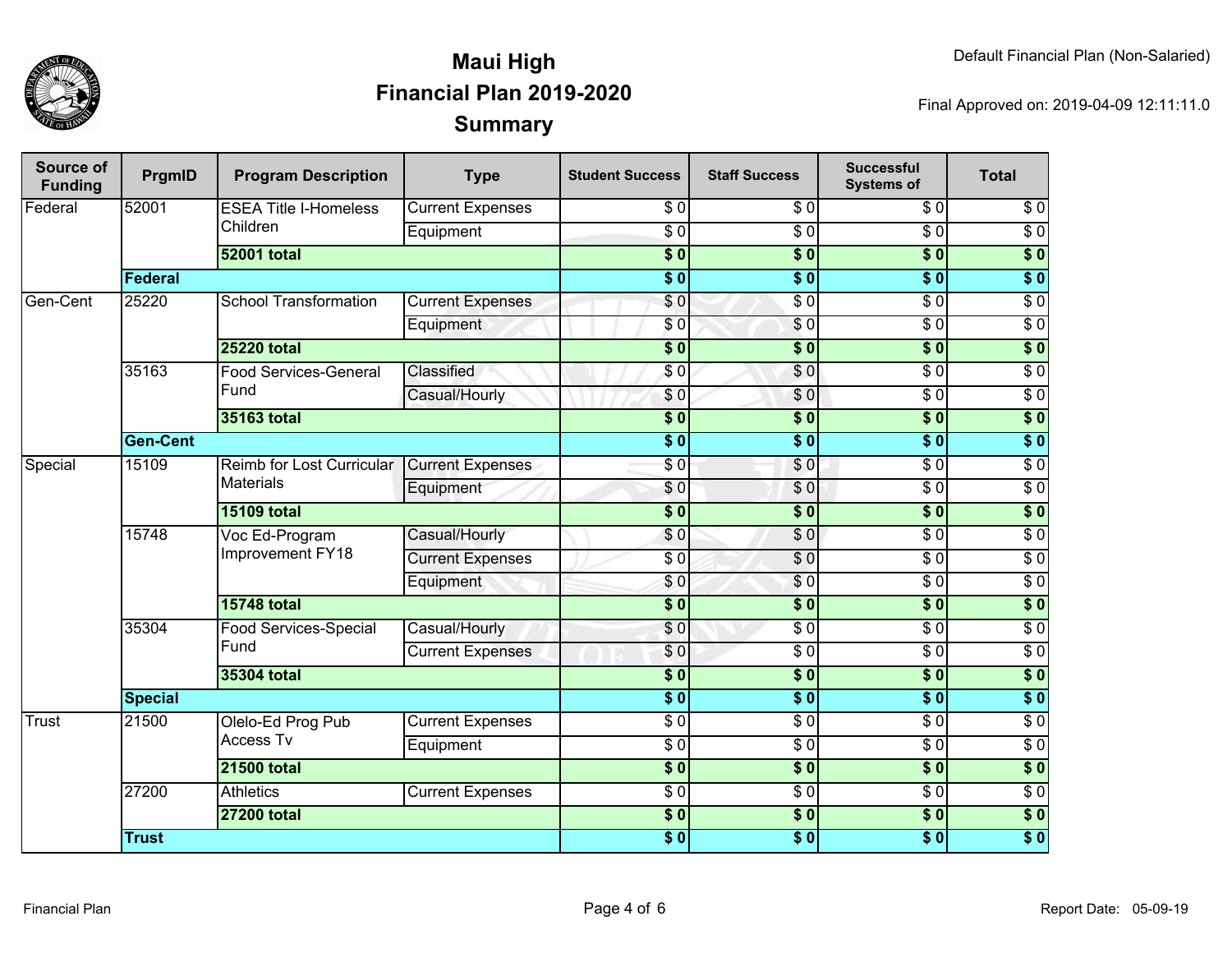

| Source of<br><b>Funding</b> | <b>PrgmID</b>     | <b>Program Description</b>                            | <b>Type</b>             | <b>Student Success</b> | <b>Staff Success</b> | <b>Successful</b><br><b>Systems of</b> | <b>Total</b>               |
|-----------------------------|-------------------|-------------------------------------------------------|-------------------------|------------------------|----------------------|----------------------------------------|----------------------------|
| Inter Xfer                  | 16355             | <b>Driver and Traffic Safety</b><br><b>IEducation</b> | Casual/Hourly           | \$ 01                  | \$0                  | \$0                                    | \$0                        |
|                             |                   |                                                       | <b>Current Expenses</b> | \$ 01                  | \$0                  | \$0                                    | \$0                        |
|                             |                   | 16355 total                                           |                         | \$0                    | \$0                  | \$0                                    | \$0                        |
|                             | <b>Inter Xfer</b> |                                                       |                         | S 0 I                  | <b>SO</b>            | S OI                                   | \$0                        |
| <b>Grand Total</b>          |                   |                                                       |                         | \$11,082,469           | \$0                  |                                        | $$2,336,480$ $$13,418,949$ |